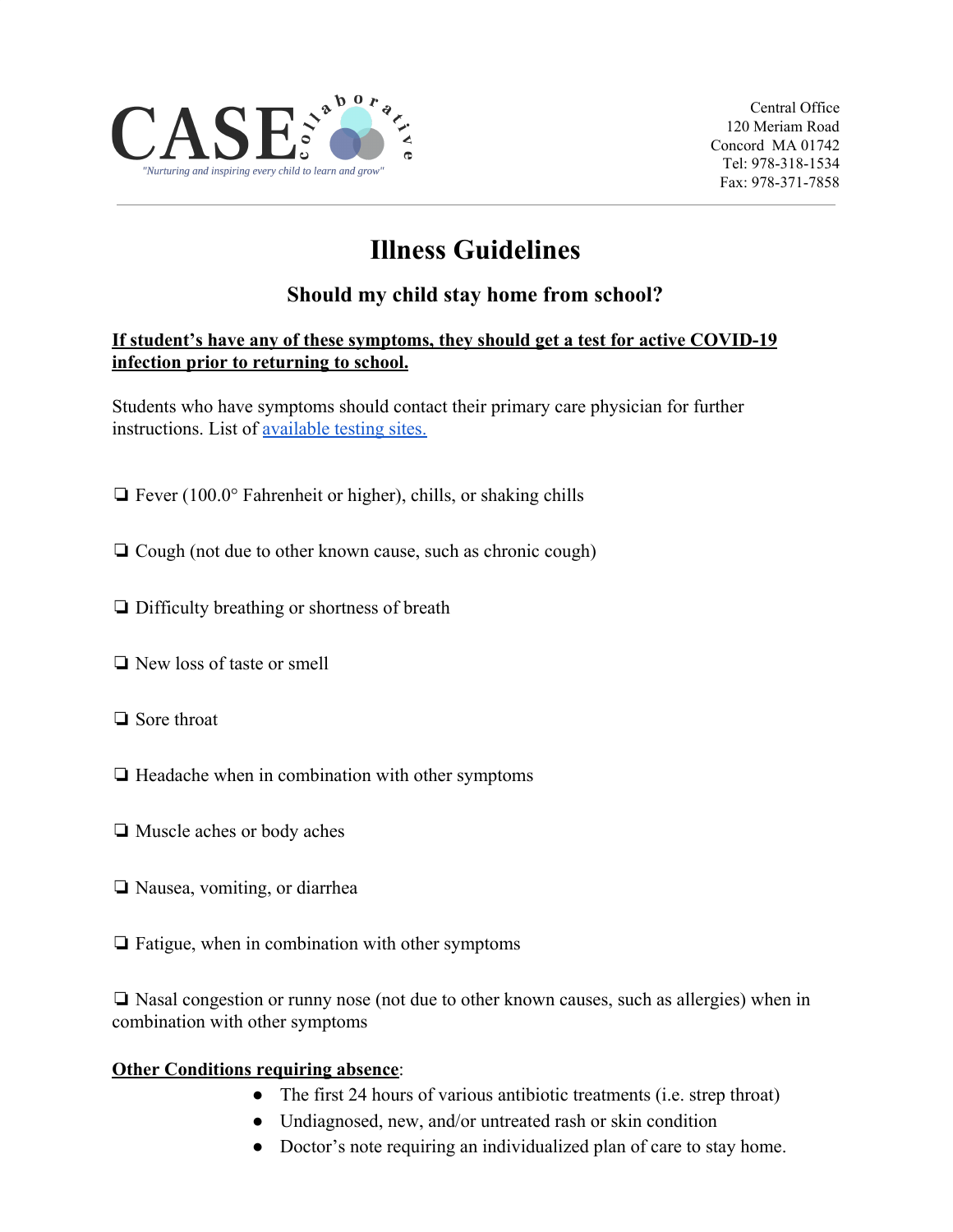• If absence related to [travel outside of Massachusetts](https://www.mass.gov/info-details/travel-information-related-to-covid-19#travel-to-massachusetts-), may return after a 14 day quarantine from various States.

At the current time, serologic blood testing for antibodies to SARS-CoV-2 should not be used for individual decision-making and has no place in considerations for entrance to or exclusion from school.

# **Protocol: Symptomatic Student or Staff**

- If an individual is symptomatic at home, they should stay home and get tested.
- If an individual student is symptomatic on the bus or at school, they should remain masked and adhere to strict physical distancing.
	- Students will then be met by the nurse and stay in the medical waiting room until they can go home and get tested.
	- They should not be sent home on the bus.
	- If an individual staff member is symptomatic at school, they should find coverage for their duties and then go home and get tested.
		- ✓ Individual tests negative- Return to school once asymptomatic for 24 hours and fever free for at least 24 hours without the use of fever reducing medications. If a provider makes an alternative diagnosis for the COVID-19-like symptoms, the individual may return to school based on the recommendations for that alternative diagnosis (e.g., influenza or strep pharyngitis).
		- ✓ Individual tests positive- Remain home (except to get medical care), monitor symptoms, notify the school, notify personal close contacts, assist the school in contact tracing efforts, and answer the call from local board of health or MA Community Tracing Collaborative. Most people who have relatively mild illness will need to stay in self-isolation for at least 10 days and until at least 24 hours have passed with no fever and improvement in other symptoms.
		- ✓ If a student or staff member presents COVID-19-like symptoms and chooses not to be tested, they may return to school 10 days from start of symptoms, as long as their symptoms have improved and they have been without fever for at least 24 hours prior to their return to school without the use of fever reducing medication.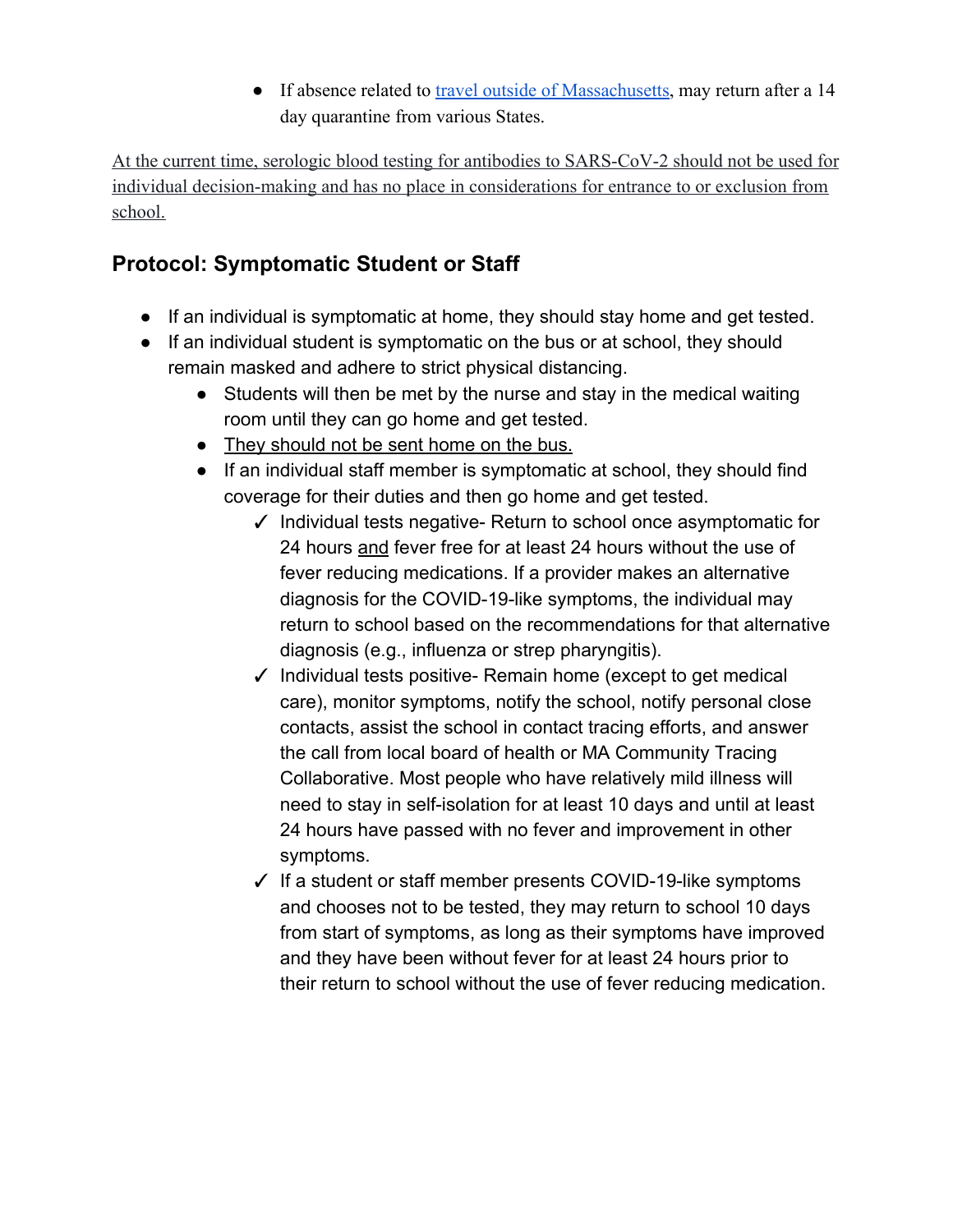## **Protocol: If Student is Symptomatic at Home**

- Family should monitor students at home each morning for the most common symptoms of COVID-19 (see list above).
- IF NO SYMPTOMS: Send student to school.
- IF ANY SYMPTOM: Do not send the student to school.
	- Call the school's COVID-19 point of contact and inform them student is staying home due to symptoms.
- Current Massachusetts DPH guidance is that all symptomatic individuals in Massachusetts, even those with mild symptoms, should be tested.
- If a student or staff member presents COVID-19-like symptoms and chooses not to be tested, they may return to school 10 days from start of symptoms, as long as their symptoms have improved and they have been without fever for at least 24 hours prior to their return to school without the use of fever reducing medication.
- The student should get tested at one of Massachusetts's test sites. Sites may require pre-screening, a referral, and/or an appointment.
- Isolate at home until test results are returned.
- Proceed as follows according to test results:
- IF NEGATIVE: If a student or staff member has COVID-19-like symptoms, they may return to school after they have tested negative for COVID-19, have improvement in symptoms, and have been without fever for at least 24 hours without the use of fever reducing medications. If a provider makes an alternative diagnosis for the COVID-19-like symptoms, the individual may return to school based on the recommendations for that alternative diagnosis (e.g., influenza or strep pharyngitis).
- IF POSITIVE: Student should remain at home (except to get medical care), monitor their symptoms, notify the school, notify personal close contacts, assist the school in contact tracing efforts, and answer the call from local board of health or Massachusetts Community Tracing Collaborative.
- Most people who have relatively mild illness will need to stay in self-isolation for at least 10 days and loo until at least 24 hours have passed with no fever and improvement in other symptoms.
- FOLLOW STEPS UNDER: "Protocol: Student / staff tests positive for COVID-19."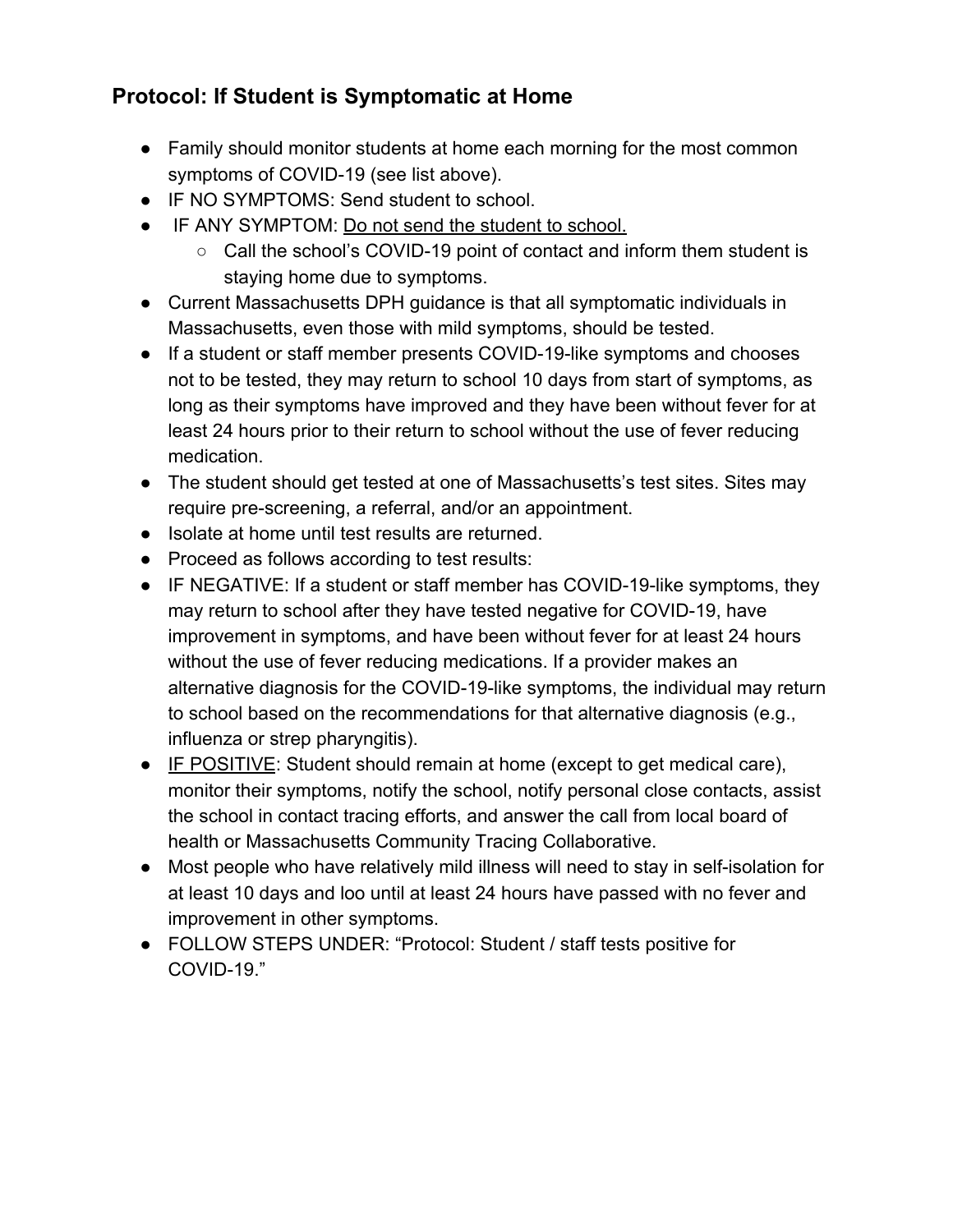### **Protocol: Student is Symptomatic at School**

Although families are the most important first line of defense for monitoring symptoms, teachers will play an important role in referring possible symptomatic students to the school nurse or other medical point of contact. (Note: This will require training for teachers.)

- Teacher ensures the student is wearing a mask that fully covers nose and mouth at all times.
- Teacher calls the nurse or school medical point of contact to inform them that they have a possible case. Nurse or school medical point of contact comes to get the student from class.
- Nurse (or school medical point of contact) should evaluate the student for symptoms (see list above)
- IF ANY SYMPTOM:
- Place the student in the designated medical waiting room.
- Contact caregiver for pick-up.
	- IF CAREGIVER CAN PICK UP DURING THE DAY: Student waits to be picked up in the medical waiting room. Caregivers must wear a mask/face covering when picking up their student. Students should not ride the school bus to get home. Caregivers and students should wash their hands upon arriving at home and change their clothes as a precaution.
	- IF CAREGIVER CANNOT PICK UP DURING THE DAY: The student should wait in the medical waiting room until the end of the day to be picked up by caregiver. The student should not go home on a school bus with other students.
- Current Massachusetts DPH guidance is that all symptomatic individuals in Massachusetts, even those with mild symptoms, should be tested.
- If a student or staff member presents COVID-19-like symptoms and chooses not to be tested, they may return to school 10 days from start of symptoms, as long as their symptoms have improved and they have been without fever for at least 24 hours prior to their return to school without the use of fever reducing medication.
- Student should get tested at one of Massachusetts's test sites.
- Isolate at home until test results are returned.
- Proceed as follows according to test results:
	- IF NEGATIVE: If a student or staff member has COVID-19-like symptoms, they may return to school after they have tested negative for COVID-19, have improvement in symptoms, and have been without fever for at least 24 hours without the use of fever reducing medications. If a provider makes an alternative diagnosis for the COVID-19-like symptoms, the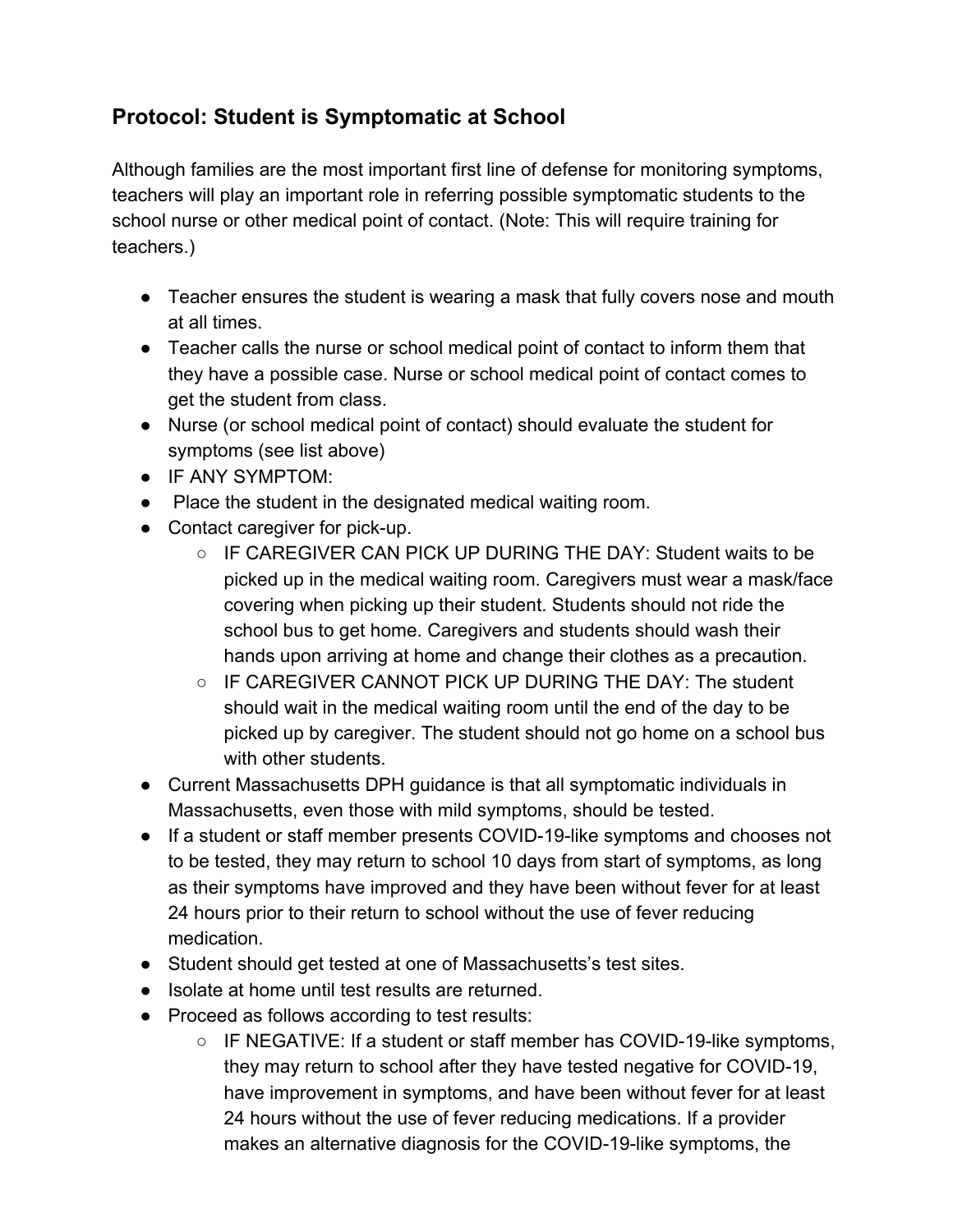individual may return to school based on the recommendations for that alternative diagnosis (e.g., influenza or strep pharyngitis).

- IF POSITIVE: Student remain at home (except to get medical care), monitor their symptoms, notify the school, notify personal close contacts, assist the school in contact tracing efforts, and answer the call from local board of health or Massachusetts Community Tracing Collaborative. Most people who have relatively mild illness will need to stay in self-isolation for at least 10 days and until at least 24 hours have passed with no fever and improvement in other symptoms.
- FOLLOW STEPS UNDER: "Protocol: Student or staff tests positive for COVID-19."
- IF NO SYMPTOMS: If the evaluation shows the student does not have symptoms, send the student back to class.

#### **Protocol: Individual is Exposed to COVID-19 Positive Individual**

- If an individual is at home when they learn they were in close contact with an individual who tested positive for COVID-19, they should stay at home and be tested 4 or 5 days after their last exposure.
- If an individual is at school when they learn they were in close contact with an individual who tested positive for COVID-19, they should be masked for the remainder of the day (including K-1 students) and adhere to strict physical distancing.
	- They should go home and should not take the bus home.
	- They should stay at home and be tested 4 or 5 days after their last exposure.

All close contacts should be tested but must self-quarantine for 14 days after the last exposure to the person who tested positive, regardless of test result. Even if an individual identified as a close contact

receives a negative test result, they must continue to self-quarantine for the full 14 days as the virus may take up to 14 days to cause illness.